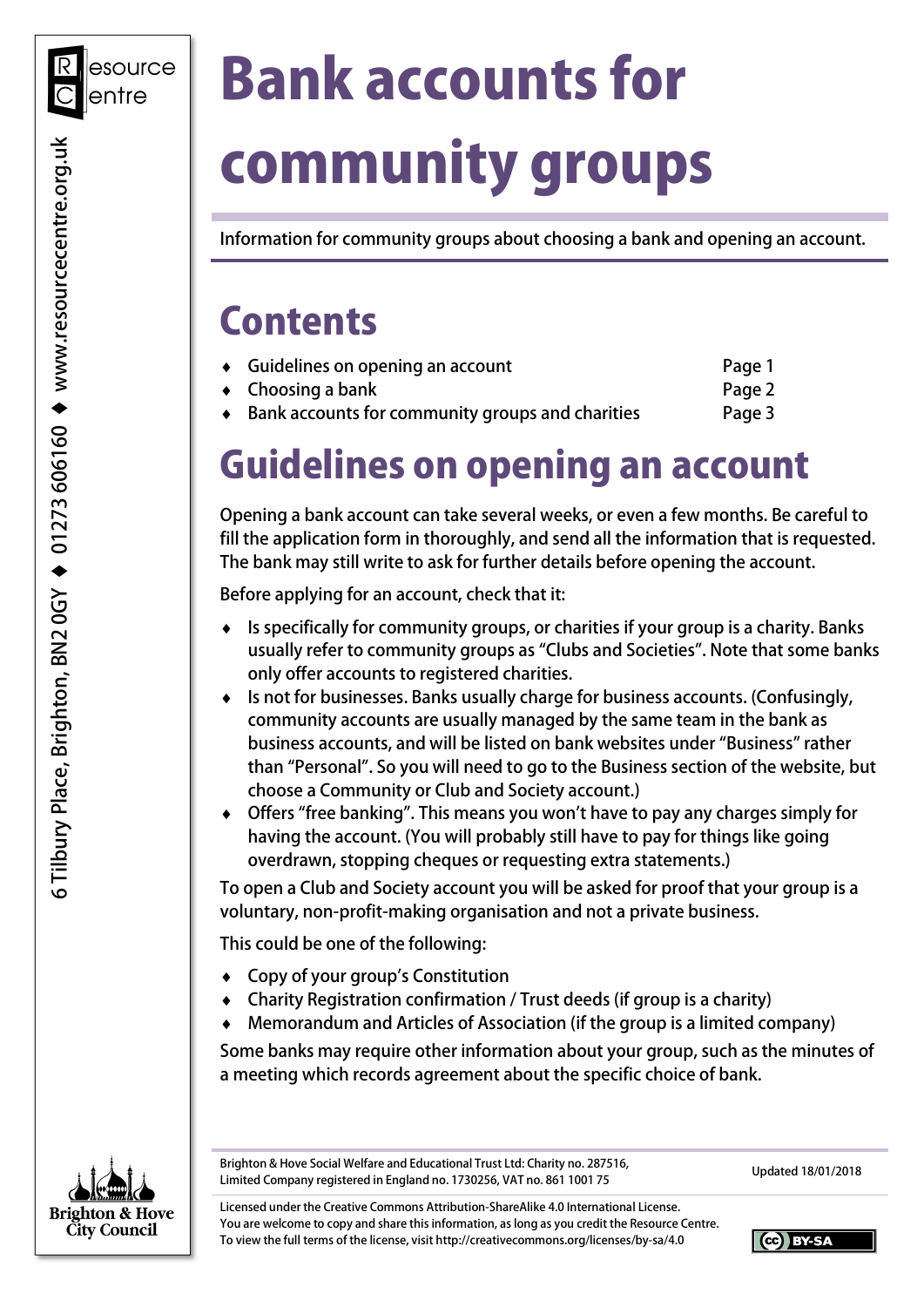Make sure you set your account up so that at least two people are required to sign each cheque, or approve withdrawals. You can have a pool of people who are named as 'signatories' for the account, any two of whom can sign cheques.

 The signatories should be people with good credit ratings (i.e. no 'bad debts') as the banks will run credit checks on all the signatories.

 Unless they have an account with that bank already it will usually be necessary for them to go to the branch in person with:

- ♦ Proof of identity e.g. driving licence, passport, child benefit book
- $\bullet$  Proof of address e.g. utilities bill, benefit book, tax demand

 New applicants may also need to provide several months' worth of personal bank statements, or other proof of their financial situation.

 Most banks now offer internet banking and the use of debit cards. These are very convenient but do not generally give the security of a cheque payment that requires two signatories. Your group will need to set up an internal system to ensure the account is checked on a regular basis and that all internet and card payments have to be approved by two people. For more information on how to look after your money and keep your accounts see our information sheets *Role of the* Treasurer and Financial Rules.

# Choosing a bank

 Most high street banks offer some kind of community group account. Your group may find it easiest to use a bank that the treasurer banks with personally, or one that has a branch close by. However, bear in mind that other group members or future treasurers may live elsewhere, or bank with a different bank personally, so it's usually best not to make this the only factor in your decision making.

 It's important to make sure the account meets your group's particular needs. Does it provide the banking methods you want (e.g. cheque book, internet banking, phone banking, debit card?). Some groups also choose to consider whether they feel happy with the ethics of the bank they use. The Move your Money campaign provide advice about this.<sup>1</sup>

#### US tax status

 Because of US law, banks usually check whether any of your signatories are US taxpayers when you apply for an account. To do this, most banks only need you to confirm whether you are a US taxpayer or not. However, some banks require all new applicants to complete quite a complicated US form (a W8-BEN-E form). If a bank asks you to complete a W8-BEN-E form, and it feels arduous, you could choose to go to another bank. (Currently, we are only aware that HSBC are asking groups to fill in this form.)

1

Resource Centre | <www.resourcecentre.org.uk>

<sup>1</sup> <https://medium.com/move-your-money>